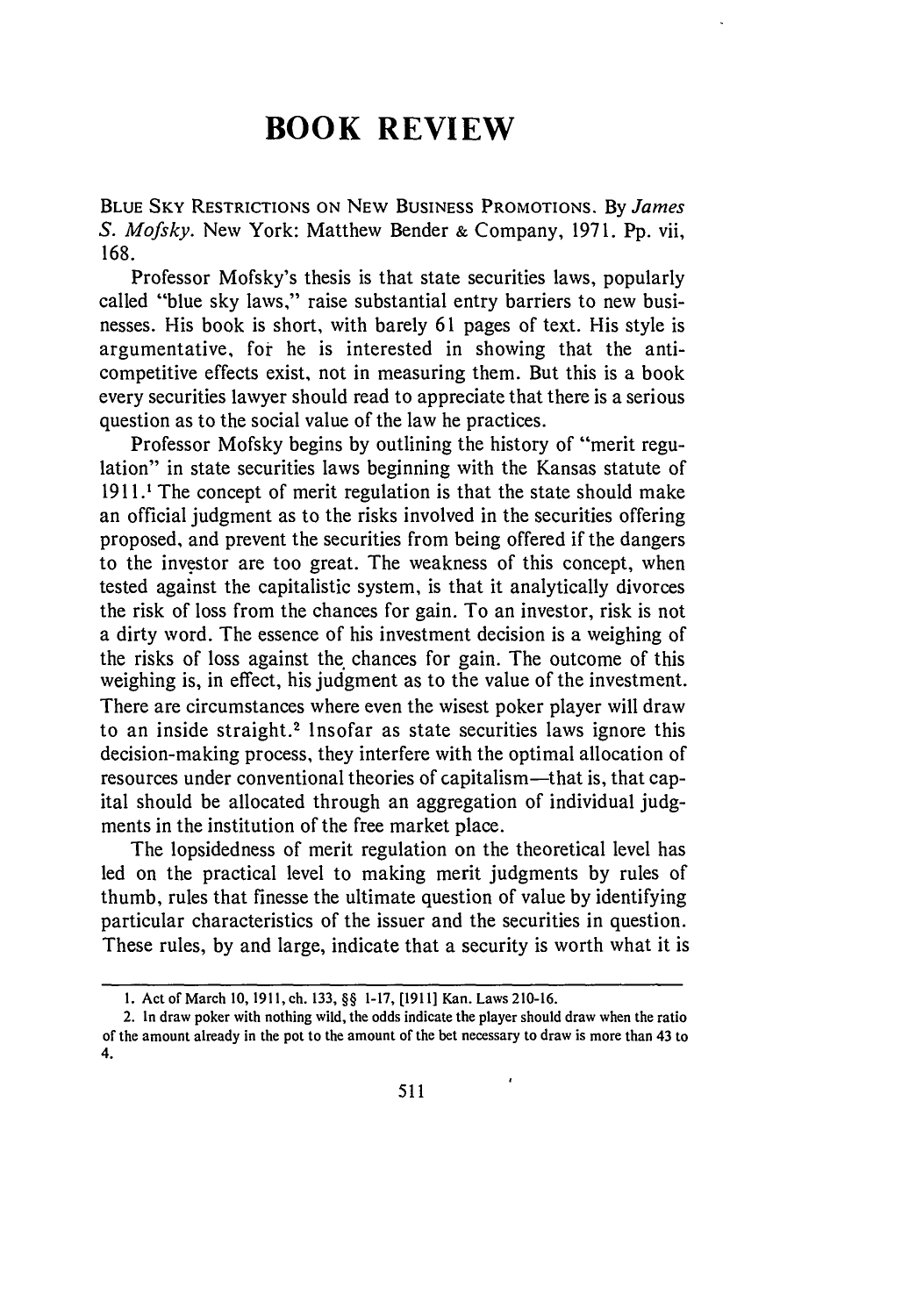being offered for: for example. the universal exemption for securities listed on the New York Stock Exchange. and the frequent regulations limiting the amount and price of cheap stock sold to the promoters before stock is offered to the public. The general problem with this type of rule of thumb is simply that it is not designed with new business promotions in mind -that is, securities of an issuer not yet publicly held cannot be'listed. or approved for listing on notice of issuance, on the New York Stock Exchange.3 A new business is invariably formed around a "thing" of debatable value-a possible mineral deposit, or a new service, product or idea. The capitalistic system is based on the notion that the power of that "thing" to attract capital in the free market is the best test of its value; yet. the new business promotion falls into the dilemma that only the market can establish its value, but until its value is established it cannot have access to'the market.

Professor Mofsky works out his idea in terms of the application of the restrictive rules in Florida to a hypothetical new business promotion. A man with limited capital wishes to start his own business producing promotional items to be included in the containers of household products. Unable to raise capital from banks, the Small Business Administration or other institutional sources, he turns to the idea of a stock offering. He soon finds that if the offering is to be exempt from registration in Florida. he is limited to twenty-five subscribers and cannot avail himself of the help of an investment banker or other intermediary, unless the intermediary is willing to work for nothing. He must also preserve his exemption from the registration provisions of the Securities Act of 1933 by restricting the number and type of offerees to ensure the availability of the "private" or "intrastate" offering exemptions. On the other hand, if he is willing to undergo the expenses of state and federal registration. the percentage share of the stock he can obtain for his intangible contributions is limited by the Florida rule providing that securities of a promotional company will not be permitted to be registered for public sale unless

**<sup>3.</sup>** The New York Stock Exchange generally will not list a stock unless there are at least **2.000** stockholders with **1,800** holders of **100** shares or more. **1.000.000** outstanding shares with **800,000** shares publicly-held, with the market value of the publicly-held shares at least \$14,000,000. earnings before federal income taxes in the last fiscal year of **S2.500.000.** and \$2.000,000 in each **of** the two preceding years. NEw YORK STOCK ExCfIANGI:. **LISTING PROCL.- DURE AND** DIRECTIONS FOR THE PREPARATION OF **APPLICATIONS** FOR **ORIGINAL LISTING I** (1969).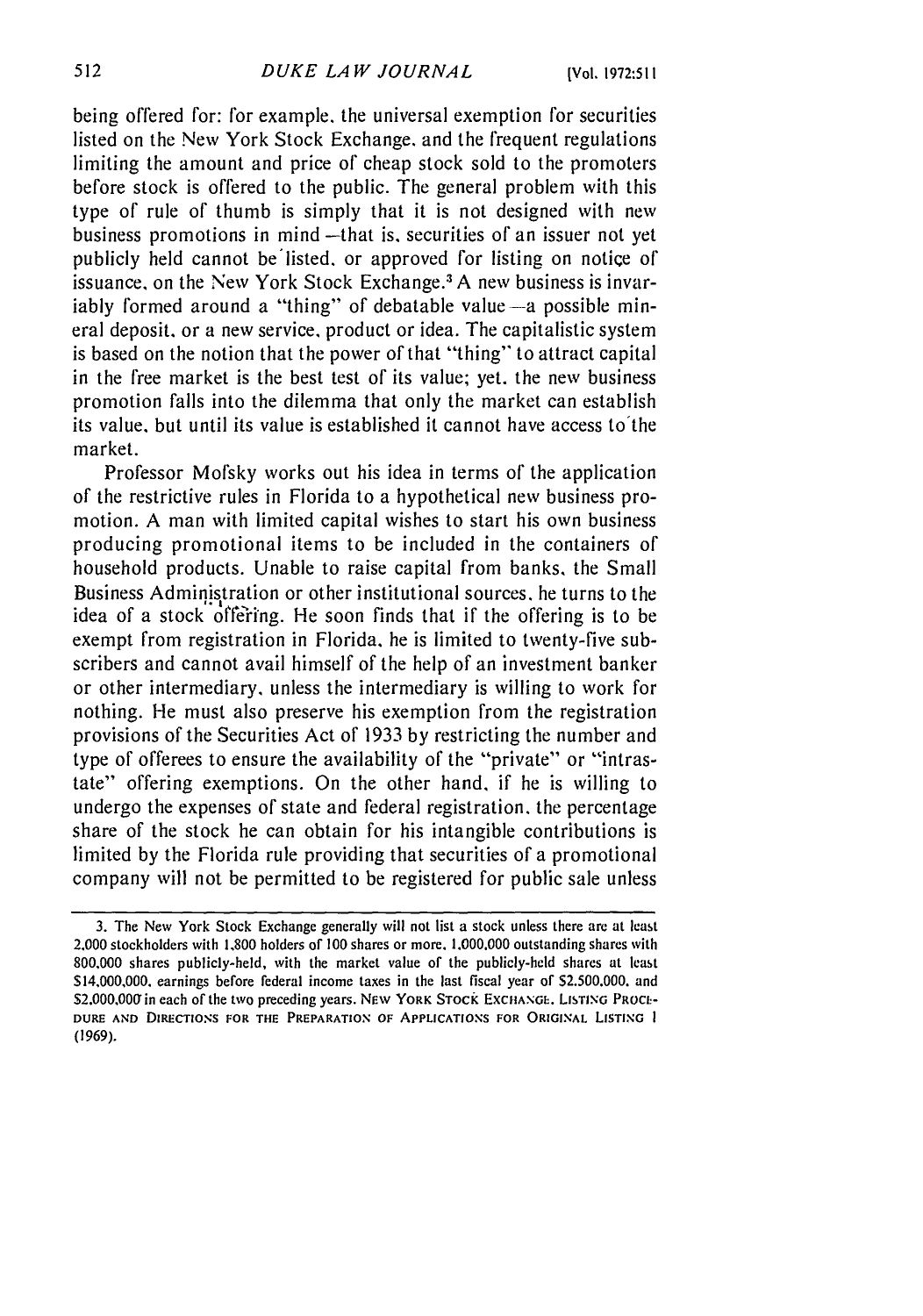the equity investment of the promoters or insiders in tangible assets amounts to at least fifteen percent of the total equity investment in the corporation resulting from the sale of the entire offering, regardless of the value the market place might put on the contribution of intangible property. This rule. like others discussed by Professor Mofsky. does not require an effort to evaluate the intangible property, but fixes an arbitrary limit to what the promoter can obtain from a market that presumably may be willing to pay more.

Professor Mofsky's conclusion is that this form of regulation produces substantial anticompetitive effects for the promoter who wishes to maximize his participation in control of the new enterprise because he is blocked from access to capital markets and is compelled to sell in a limited market-for example, institutional investors. It also has anti-competitive effects for the promoter who wishes to act as an intermediary between the new enterprise and sources of capital because he is barred not only from many markets but is also arbitrarily limited as to the compensation he may receive. The chances for reform in this area of the law are, moreover, described as poor. The organized power blocs-the stock exchanges, the major underwriting firms and established businesses in general—have no desire to reduce entry barriers. The state securities commissioners and the S.E.C. are responsive to those power blocs alone, and, in any event, take pleasure in their positions of power. Although Professor Mofsky observes that securities lawyers do not oppose the entry barriers of the present law. he does not suggest that they would oppose a reformed law without such entry barriers, but which yet included a sufficient degree of complexity to protect their jobs.

It would be a mistake to read this book as more than a statement of the single hypothesis "that for all the good that administrative regulation ought to *do.* there are inevitable effects of such regulation which were originally unintended and which may be costly to the public."' It is no more than a statement because it makes no attempt to measure or weigh the economic effect of "merit regulation" either in dollars or against countervailing benefits. For example, Professor Mofsky argues that some inventors are deterred from putting their inventions into production by the costs of surmounting the regulatory scheme. This may be true. but need not represent social cost if the

**<sup>4.</sup> J. MOFSKY. BLUE SKY** RESTRICTIONS **ON** NEw BUSINESS PROMOTIONS **1 (1971).**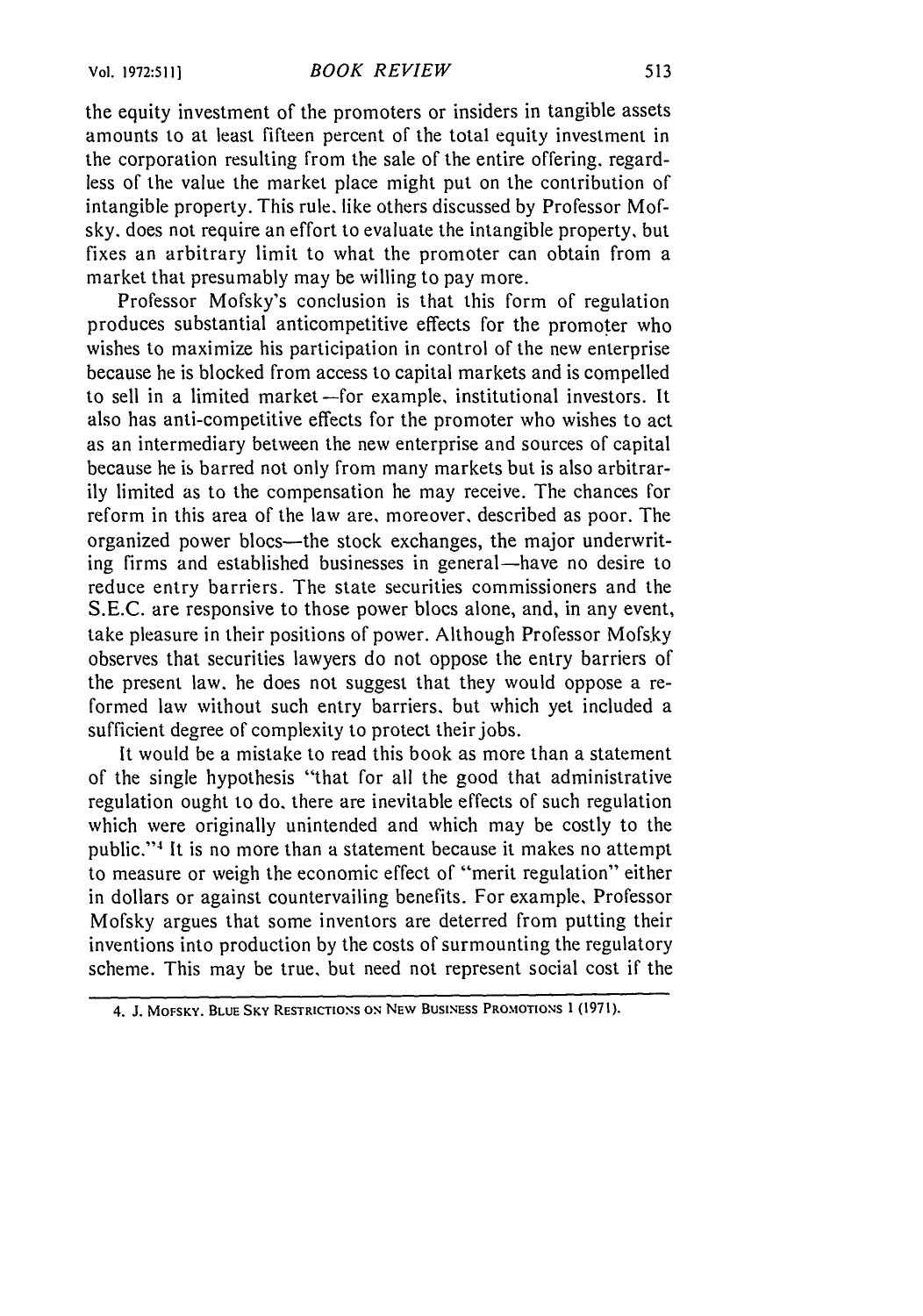invention will come into production for less than what the investor would have been able to obtain. In other cases, if the effect of the entry barriers is only to make the entrepreneur sell cheap to richer men, but the product is offered to the public at the same price, the social cost may be insignificant—merely a matter of how the spoils are divided.

The absence of a broad objective evaluation cannot be blamed on Professor Mofsky. To come up with a dollar evaluation of the economic loss or gain of "merit regulation" requires an accurate appraisal of the value of the enterprises thwarted by the pattern of regulation, and it is the very impossibility of making such a determination, except through the mechanism of the free market, that is a postulate of his book. But while a general evaluation is impossible, some comparison of the relative economic costs of certain techniques of securities regulation may be possible. In the familiar shibboleth of the plaintiffs antitrust bar, there may be "less restrictive alternatives" that would achieve nearly the same social benefit without as much economic cost; for example, a statute restricting the individual investor in the percentage of his capital which he may place in highly speculative securities.

Another place where a relative judgment as to the amount of economic cost involved could be formed is in the distinction between the promoter who seeks to manage the new business and is willing to share its fortunes and the promoter who merely seeks to act as an intermediary between the business and capital markets—that is, the underwriter. Restrictions that prevent the manager from competing on an equal basis for capital in the public market seem more harmful than restrictions on underwriters' compensation. If the limit of underwriters' compensation is safely above the price of finding informed investors, this limit may keep the underwriter from having an incentive to seek another market more difficult to penetrate: uninformed investors.

The book may also be criticized for limiting its analysis to merit regulation without any comparison to regulation by disclosure, the other popular theory. Regulation on a pure disclosure theory may have similar anticompetitive effects. Professor Henry Manne has, for example, argued emphatically that information is not a costless good<sup>5</sup> and Professor Mofsky supports this by pointing out that the cost of

**<sup>5.</sup> H. MANNE, INSIDER TRADING AND THE** STOCK **MARKET 47-57 (1966).**